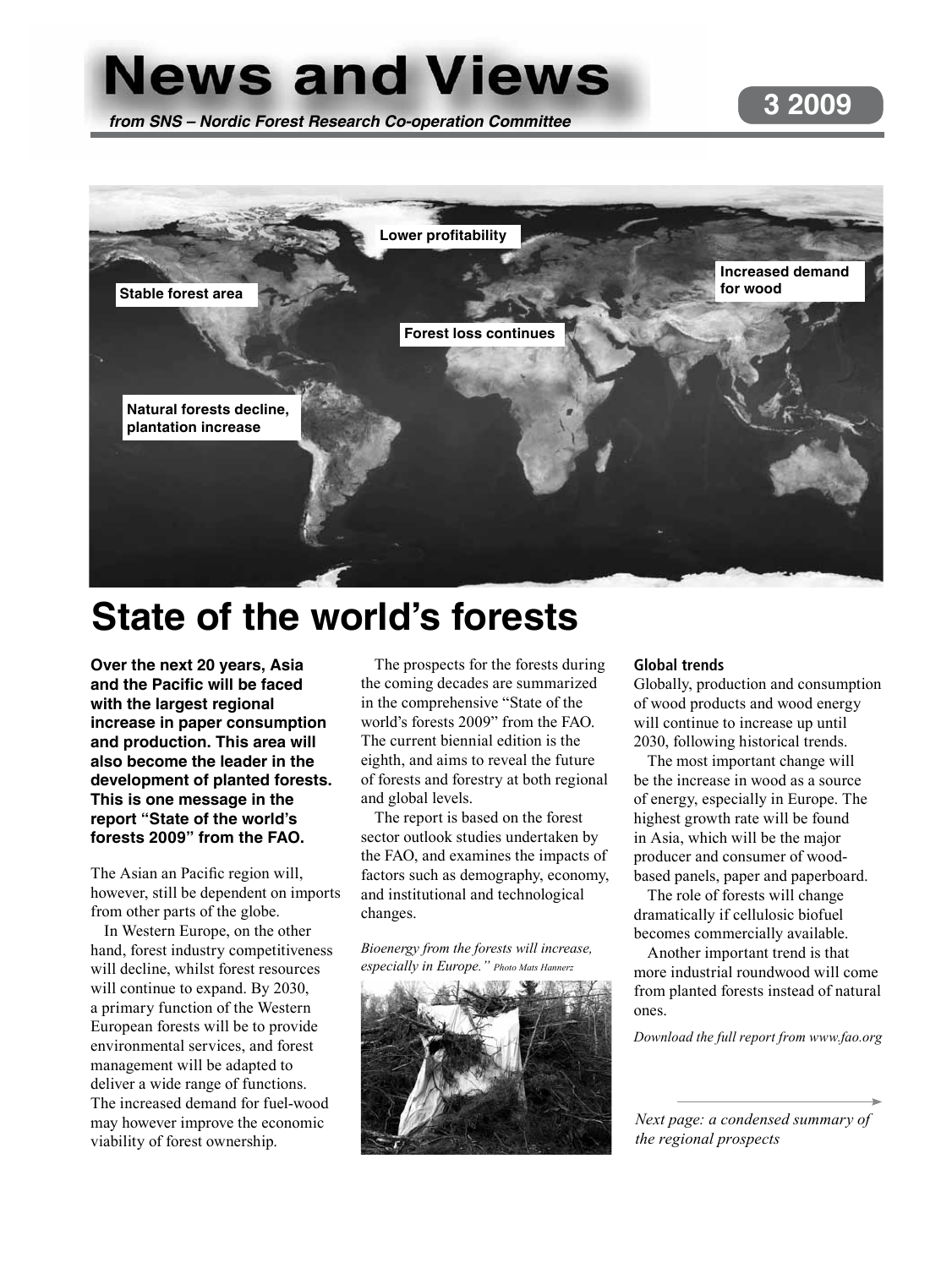

**NORTH AMERICA** Canada and the USA will maintain a stable forest area, but the economic viability of the forest industry may decline. However, the provision of environmental services will increase in importance, driven by public interest. The outlook depends very much on how the forest sector addresses the challenges of climate change, including fire intensity and damage by pest species. Planted forests may expand if there is sufficient demand for wood as an energy source.



**AFRICA** The growing population and rising cost of food and energy will worsen the already tough situation in Africa. Forest loss will continue at current rates, and implementation of sustainable forest management will be slow. Political and institutional development will determine the prospects for the forests. Stronger local institutions and a focus on products and services required locally and globally may be ways to stop depletion of the forest resource.



**EUROPE** Forest resources will continue to grow, but the forest's function as a provider of environmental services will increase in importance, especially in Western Europe. The forest industry will lose competitiveness in many labour-intensive sectors, but it will still maintain its leading role in more technologically advanced production. The economic viability of forest ownership will decrease, but an increased demand for bioenergy may boost the economic prospects. An expansion of forests and the forest industry will occur in Eastern Europe, which will catch up economically with Western Europe.



**LATIN AMERICA AND THE CARIBBEAN** The forests of South America will continue to decline at the current pace, despite low population density. Forests will be cleared to make room for agricultural crops, feed and biofuel. Planted forests will however increase, but not at a rate sufficient to balance the continuing deforestation. In Central America and the Caribbean, forest clearance will however decline.



#### **ASIA AND THE PACIFIC** The

most developed countries and some of the emerging economies can expect an increase in their forest area, while the low- and middle-income forest-rich

countries face a progressive decline in the area covered by forests, as a result of expanding agriculture. The demand for wood and wood products will continue to increase along with the population. The region will be the leader in planted forest development, but it will still be dependent on wood from other parts of the world. The demand for forest environmental services will increase as incomes rise.

*Global trends in the production of industrial roundwood, million m3 .* 



*Global production of bioenergy in tonnes oil equivalent. One tonne corresponds to approximately 4 m3 wood.*

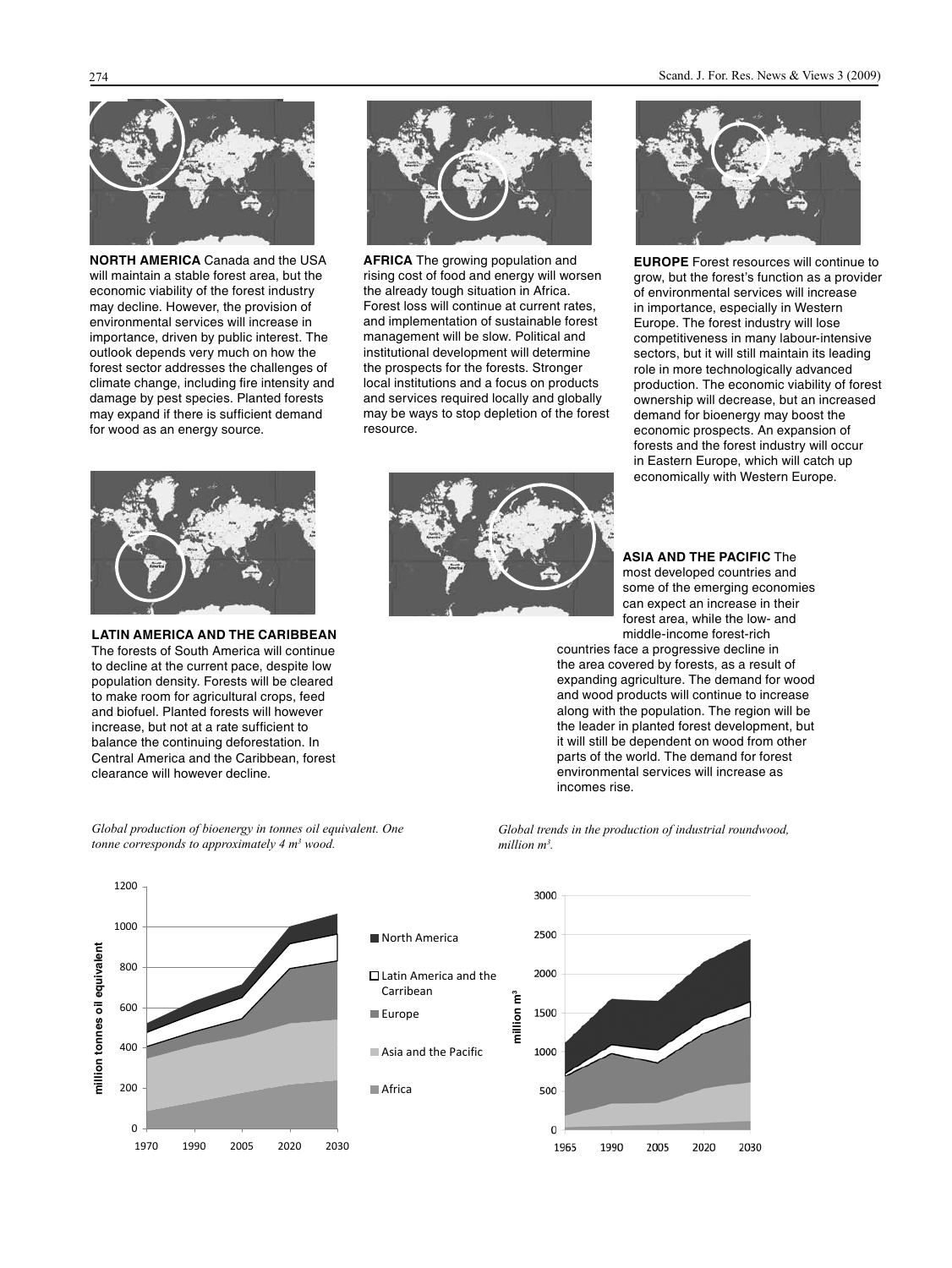# **Applications for 2010 grants**

The closing date for applications for SNS funds for 2010 will be 1 September 2009. Applications should have a connection to one of five themes in the SNS strategy 2007–2009, of which the first two will be given the highest priority in the current call:

**1.** Sustainable utilisation of wood resources for generating energy and as an alternative to fossil fuels

**2.** The impacts of climate change and weather on forests and forestry

**3.** Wood material science and increased utilisation of wood products

**4.** The economic and social value of forests in the society of tomorrow

**5.** Biodiversity and the conservation value of forests

Support will be given to research involving collaboration between at least three Nordic countries. Countries in the so-called Adjacent Areas (mainly Estonia, Latvia, Lithuania and northwestern Russia) may also be included.

Grants will be allocated in order to create "Nordic synergy". To gain support from SNS, the research

collaboration should add value to any project compared to what could be achieved by unilateral research. (For example: comparative studies examining differing growth conditions, shared use of field experiments, field stations or specially equipped laboratories.)

Equality between men and women should be emphasized in the applications. The research projects and network activities need to be cofinanced with national or other funds.

The contribution from SNS is usually about €30 000–50 000 per year for research projects and €10 000–25 000 for network activities. EU-activities can also be supported.

*More information can be found at: www.nordicforestresearch.org* 



*Don't forget the application deadline, says Sune Haga, secretary of SNS*

#### **Shortcuts**



*It's genes are a common resource.*

## **Norway: Law stops genetic patents**

A new law in Norway will regulate the use of forest genetic resources. The law establishes the fact that the genetic resources of the natural forest are a common resource which belongs to the whole of society and shall be managed by the state. It will not be possible for a commercial actor to protect naturally occurring genes through patents.

*Read more: www.skogoglandskap.no*

## **Sweden: Nine Swedes out of ten love forests**

Swedes love to spend time outdoors in the forest. A poll conducted by the Federation of Swedish Farmers – LRF – indicates that as many as 94 % of all Swedes find it important to spend time in the country's forest. Six people out of ten also know that forests provide renewable energy and are beneficial for the climate.

*Source: www.nordicforestry.org*

## **Still no conventions on sustainable forestry**

The EU is often considered to be a driving force and sometimes even a leader in international cooperation relating to important environmental issues. However, the EU has had limited success in UN negotiations on sustainable forestry. Although talks have been going on for more than a decade, there is still no binding convention relating to forestry, unlike many other important international environmental questions.

In a doctoral thesis undertaken at the Swedish University of Agricultural Sciences, Gunilla Reischl examined the factors influencing EU success in

various aspects of forestry. She found that the EU has difficulty in achieving its objectives in negotiations concerning the internationally binding forest convention. The negotiations have, over the years, revealed deep rifts between countries, in particular between the North and the South. The EU's activities in these negotiations have been variable and often difficult to understand, and its behaviour has not always resulted in constructive co-operation in the forest policy sector.

*Read more: www.nordicforestry.org*